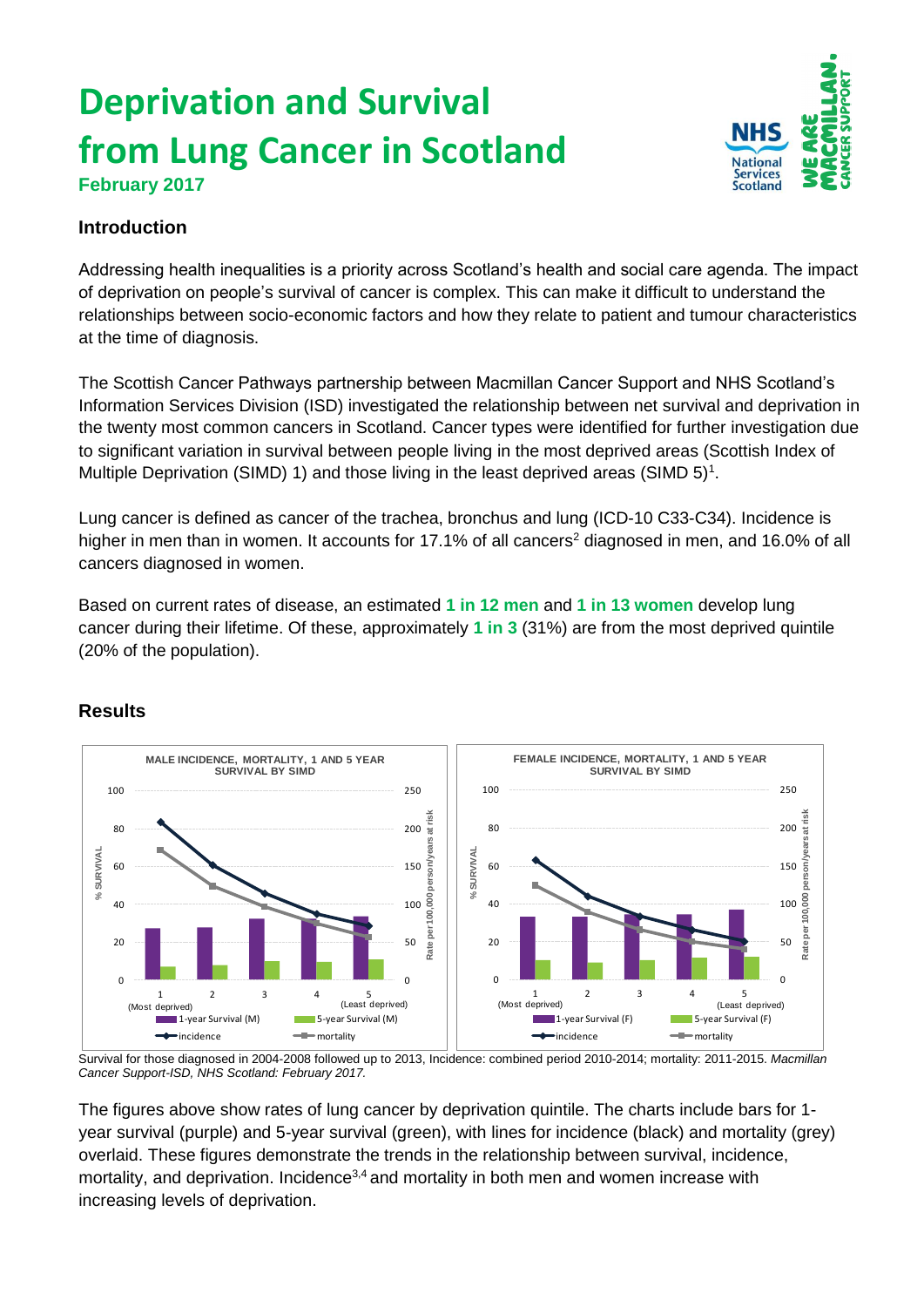Looking at net survival<sup>5</sup> 27% of men from the most deprived group are estimated to be alive one year after diagnosis compared with **34%** of men in the least deprived group (a difference of 7%). At five years, this difference in net survival decreases to 4% (**7% in the most deprived group vs 11% in the least deprived group**).

For women at one year, there is a 4% difference in net survival between those in the most and least deprived groups (**33% vs 37%**), which is smaller than that seen among men. At five years, there is only a 2% difference between those in the most and least deprived groups (**10% vs 12%**).

Fitting a baseline model<sup>6</sup>, we can say that the excess risk of death<sup>7</sup> from lung cancer in the most deprived group is **8%** higher than those in the least deprived group. The model indicates that, at best, the difference in excess mortality between the most and least deprived is 3%, and at worst, it could be as much as 13% (confidence interval (CI) is  $1.03 - 1.13<sup>8</sup>$ ).

To explore why the most deprived group had a higher risk of death from lung cancer, other factors such as patient characteristics, tumour and health service factors were added to this model<sup>9</sup>. The addition of these factors, including sex, age, co-morbidities and whether small cell lung cancer or not did little to explain the higher risk of death independently. When grade at diagnosis, stage and the clinical extent of the tumour are added to the model, the excess risk of death falls across all groups but does little to explain the variation between the groups.

When treatments (Surgery – Yes/No, Radiotherapy –Yes/No and Chemotherapy – Yes/No) are added to the model to determine their impact on survival, surgery has the greatest effect of the treatments on reducing the excess risk of death across all groups. Radiotherapy and chemotherapy both reduce the overall risk slightly.

The final model (adjusted model with treatment) in the chart below includes all the factors included in this analysis, and shows an excess risk of death of **0.98** (CI 0.93 -1.02), which is no longer statistically significant. This suggests that the excess risk of death from lung cancer in the most deprived group is explained by the factors in the final model.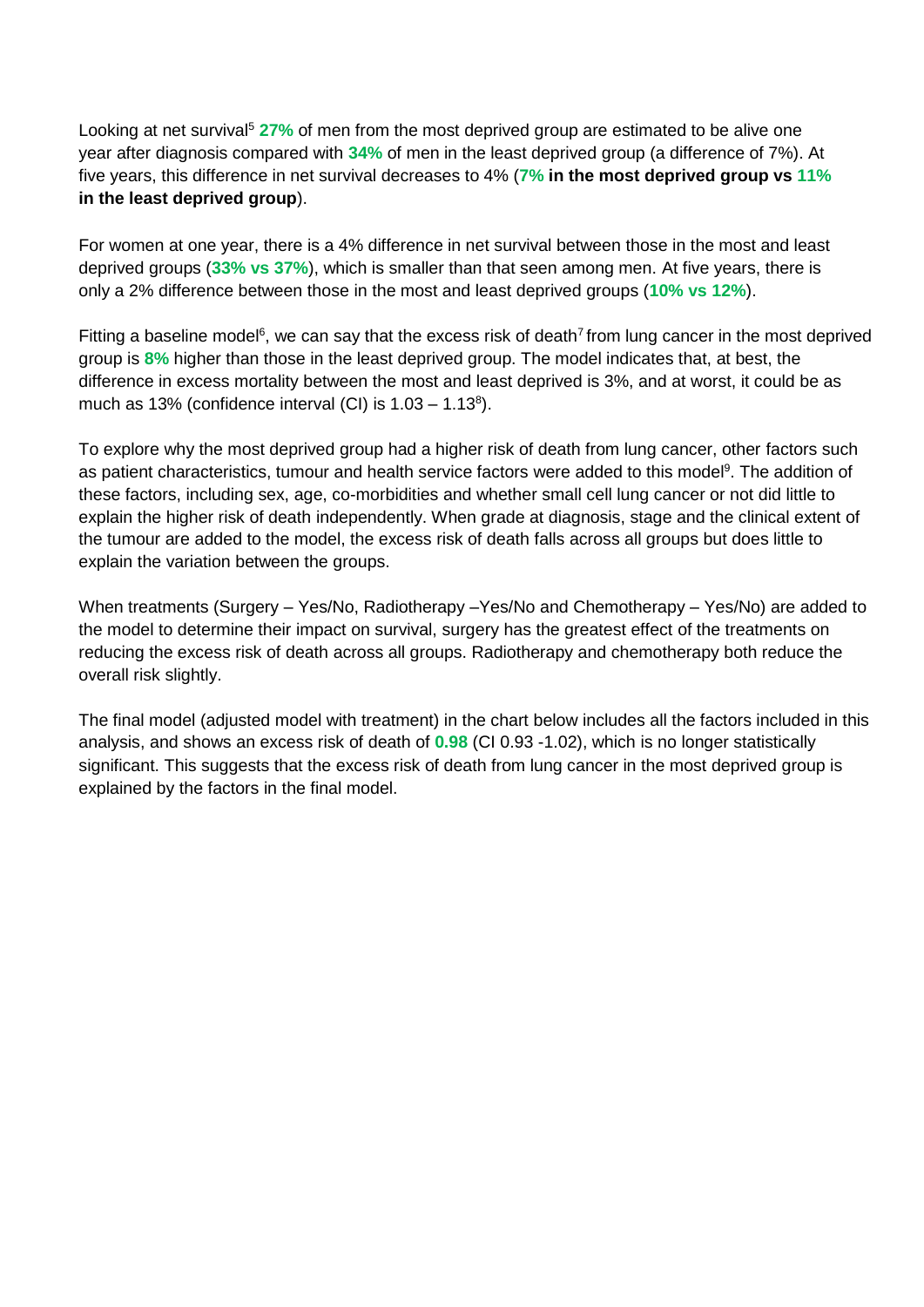

*Macmillan Cancer Support and ISD, NHS Scotland: February 2017*

## **Implications and next steps**

Lower survival for cancer patients living in the most deprived compared with the least deprived areas is often linked to multiple factors. In the baseline model (with no explanatory factors added), those living in the most deprived areas were found to have an 8% higher risk of death from lung cancer than those in the least deprived areas.

However, further analysis showed that when all potential explanatory factors (see the Methods brief for further details) were added to the model, the difference in survival between deprivation categories was no longer statistically significant. It is possible that some other factors might contribute to residual variation across the deprivation groups in survival from lung cancer.

These might include factors not accounted for in the model (such as smoking status), measurement error, and a range of other issues, such as different expectations of health services and support.

Further work across health and social care partners is warranted to:

- investigate other factors, such as smoking, that may also contribute to the gap in survival between the least and most deprived
- widen the reach and action on public health messages

Through partnership-working and engagement, evidence-based action can help to influence policies that reduce health inequalities and improve equity and access of services and support for people living with cancer.

**Notes**

<sup>&</sup>lt;sup>1</sup> Scottish Index of Multiple Deprivation 2009.